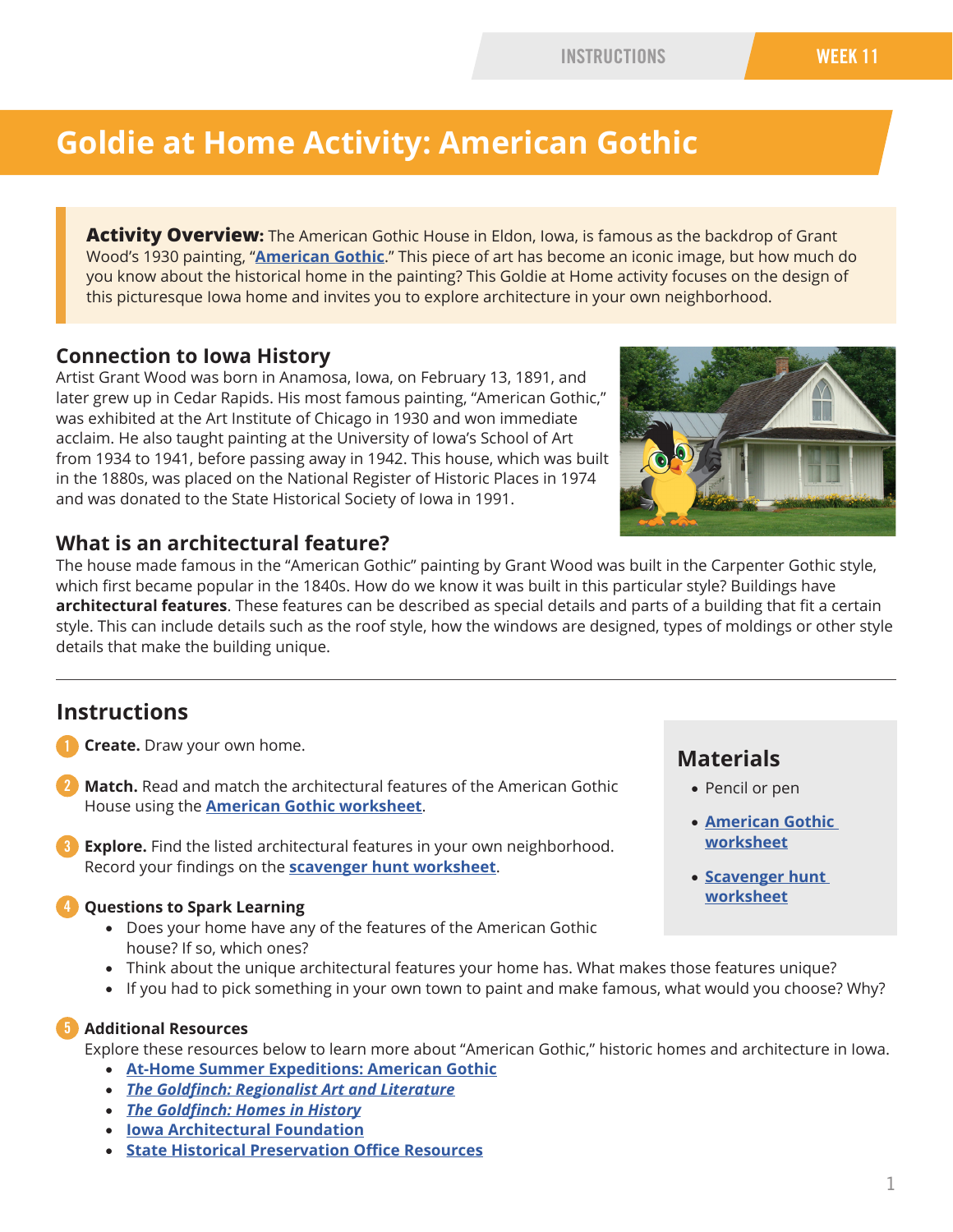# <span id="page-1-0"></span>**American Gothic Worksheet**

**Good Deed Tree** Below are descriptions of architectural features to use with this American Gothic activity. You will utilize these terms to draw the building that you live in and identify the architectural features on the American Gothic House and on homes and buildings in your neighborhood.

- **Pointed-arch window:** A fancy window based on church window design.
- **Wrap-around porch:** A covered structure found on the front side of a building.
- **Porch column:** An upright pillar that supports a structure or roof.
- **Metal roof:** A covering for the roof made of metal and usually shiny.
- **Wooden shingle roof:** A covering for the roof made of wooden shingles.
- **Brick chimney:** Usually found in older homes, this tall brick structure allows smoke to escape.
- **Foundation:** The lowest part of a building.
- **Double hung windows:** A window with an upper and lower panel of glass which can be opened.
- **Gable roof:** Roof with two sloping sides that come together at a peak.
- **Screen door:** A hinged door typically outside of a front door with metal screening to allow air flow.
- **Board and batten siding:** Type of outdoor wall covering with small vertical strips of wood.

#### **Draw a Side**

First, observe the house or building that you call home. Using the space below, draw one side of the structure that you find most interesting. Once you've finished your drawing, label any architectural features (see above) that can be identified.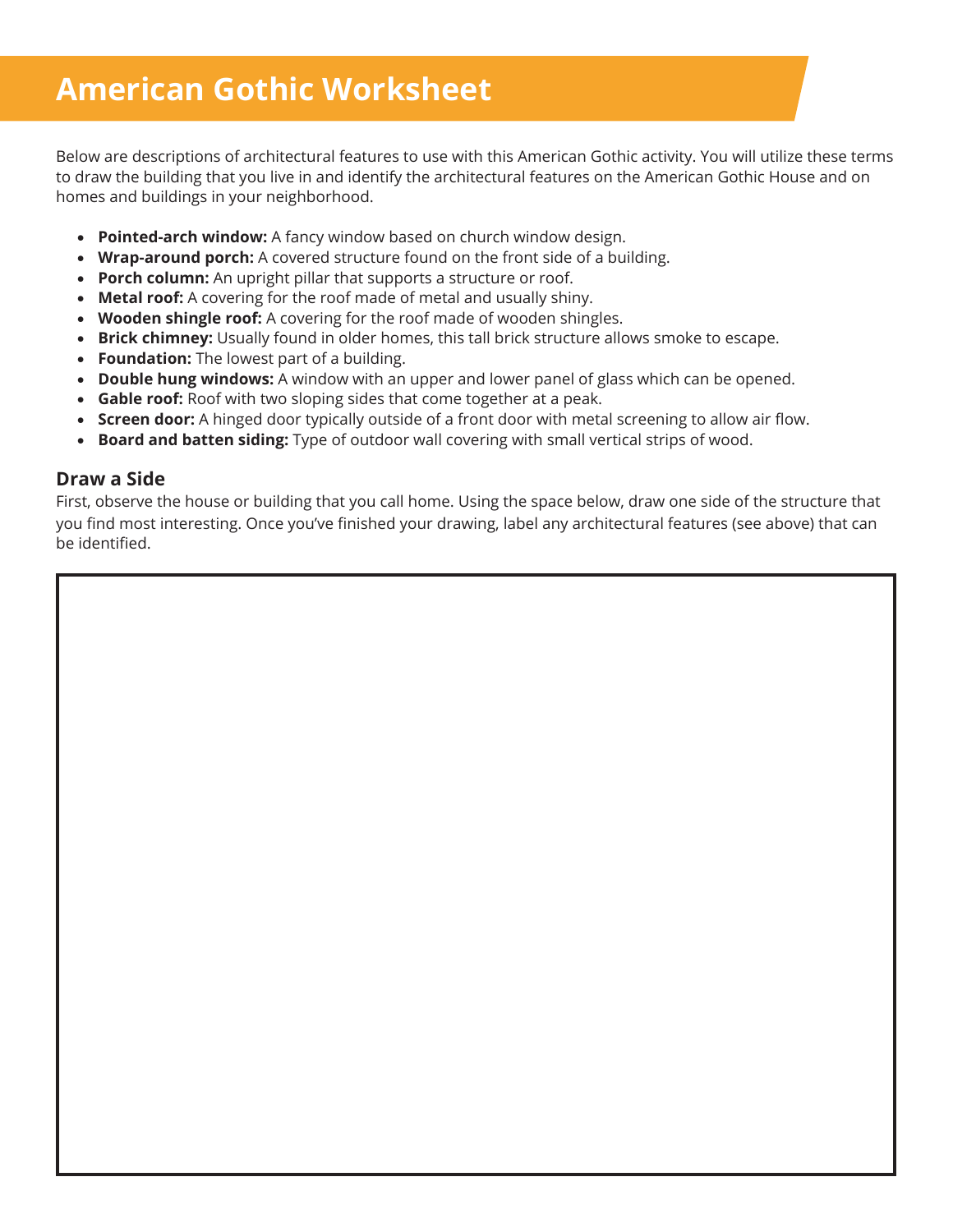# **Architectural Features of the American Gothic House**

This photograph of the American Gothic House shows the many different architectural features that identify this home in the Carpenter Gothic style. Explore the photo, review the different **[architectural features](#page-1-0)** and match the number of the feature from the word bank to the photo below.

### **Architectural Features Word Bank**

- 1. Pointed-arch window
- 3. Porch column
- 5. Wooden shingle roof
	- 6. Brick chimney
- 7. Foundation 8. Double-hung windows

9. Gable roof 10. Screen door

11.Board and batten siding

- 2. Wrap-around porch
- 4. Metal roof